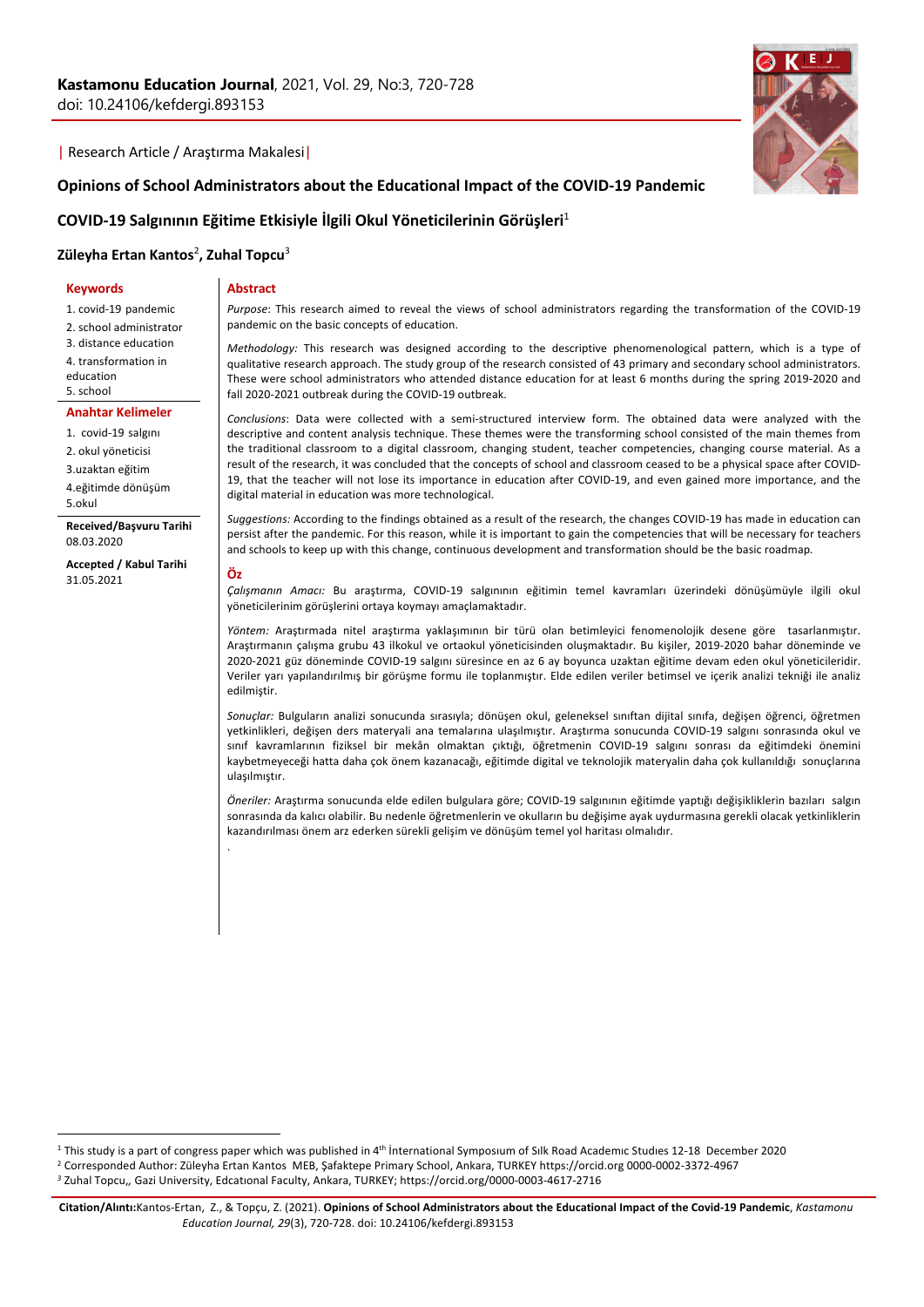## **INTRODUCTION**

With the introduction of COVID-19 into our lives, rapid change and transformation have taken place in all areas of our lives. This change and transformation have led to the formation of a new order in the world.

This new order necessitates different transformations and changes in the field of education. This is because of the basic concepts related to education; new competencies, responsibilities, and skills have been added to the content of school, classroom, teacher, student, and course material concepts with the pandemic. The COVID-19 pandemic has given us the opportunity to adopt online learning and technologies, as education systems need to adapt quickly to emerging changes.

After the COVID-19 pandemic, education had to be online, as in all areas of life. COVID-19 pandemic can be considered as an opportunity for teachers to change their classroom practices, prepare them to participate effectively in online learning, and improve their knowledge and skills. Developing countries, in particular, need to collectively make more effort to help teachers tackle the issues of "digital literacy," "digital justice," and "equality" in their professional development (Khlaif et al., 2020).

This digitized revolution can enrich by combining educational goals and interests of digital addicted students (Ali, 2020). The five key lessons learned during the COVID-19 pandemic, a mandatory experience for many, are: Technology cannot replace a teacher's job, participation is as important as content, design matters, what the student does between classes is as important as what they do in the classroom. In fact, student-student interaction and self-study are more important than synchronized learning, which often involves an instructor (Murgatroyd, 2020a).

While it is observed that the COVID-19 pandemic rapidly affects every part of society, it is also noteworthy that a lot of research has started on this issue. In the field of education, there are many studies that investigate the effects of the COVID-19 pandemic and offer various solutions. These studies can be grouped under three headings as: "a) Inequalities caused by COVID-19 pandemic, b) problems encountered, and c) efforts of schools and their stakeholders to cope with the problems."

Distance education has made inequalities aggravated and visible in a multidimensional way. One of the studies that clearly revealed these inequalities was structured in June and August 2020 with 150 teachers, students, teachers association representatives, and parents working in primary and secondary education in five EU states (Belgium, Estonia, Greece, Italy and Poland). According to the results of this research, the barriers that caused inequalities were young age, lack of knowledge, learning autonomy, simultaneous use of digital technologies by family members (e.g., parent wire work), lack of technicality, lack of sufficient space or privacy to work at home, special education needs, low inequalities that often affect students with a socio-economic background or low socio-economic background were children with an immigrant background (especially ethnic minorities and refugees), and lack of study rooms or inadequate parental support. Also, a high-quality, fast and stable broadband connection can be added that not every student has equal access to digital education, especially in rural areas (Carretero- Gomez et al., 2020).

The limited or no internet access of families with low socio-economic status in rural areas has also affected students' readiness to learn (Alipio, 2020). This process has not only deepened inequalities. Schools, administrators, teachers, and students faced various problems. In this process, a new school leadership order without standards emerged. School administrators in the process; Preparation or improvement programs have had to lead their schools without an audit framework, key performance indicators, benchmarks, precedent, and a binding or helpful plan (Harris & Jones, 2020). The problems faced by the managers were lack of communication and knowledge, indifference of teachers, lack of planning, and technical inadequacy (Külekçi- Akyavuz & Çakın, 2020). On the other hand, the problems faced by teachers were communication, student learning, and issues with parents (Çakın & Külekçi-Akyavuz; 2020). In addition, during the COVID-19 pandemic, teachers were subjected to excessive communication load (Dilekçi, Limon, 2020). For teachers working in rural areas, the internet and technology had been limiting factors for distance education (Hamilton et al., 2020). In the study conducted by Khalif et al. (2020), it was stated that teachers were left alone in this process and had a lot of difficulties in this process, while they were not prepared for the planning of the lessons and they tried to find solutions by consulting each other and sharing their experiences. It is also emphasized that they did a lot of research on the internet to improve themselves and be more beneficial to their students, and it was seen that the COVID-19 pandemic process has deeply affected the education system. Students, on the other hand, experienced symptoms of malnutrition due to lack of access to school meals as well as anxiety due to the COVID-19 pandemic and symptoms of post-traumatic stress disorder for some students. After the schools closed, the mental and physical health of the students was greatly affected. Students needed support in the transition to "normal life" (OECD, 2020). The collected studies about the problems encountered in distance education are: the weakness of the online education infrastructure, the inexperience of teachers and the knowledge and technical deficiencies in preparing materials for students, the complex environment at home, the lack of suitable environment at home, and technological insufficiency (Murgatroyd, 2020b). Regarding the work done by the school stakeholders in this process, Ünal and Bulunuz (2020) conducted a research with science teachers and reported that teachers used Education Information Network (EIN) actively during the COVID-19 pandemic process and that distance education became more efficient with the widespread use of "live lessons." In another study, it was determined that teachers carried out supportive studies in classes in order to motivate their students to distance education during the distance education process, supported them to be hopeful for the future, made them feel the school was continuing, gave health exercises and encouraged them with good words (Çakın & Külekçi-Akyavuz; 2020). According to the results of the research conducted by Bozkurt (2020b), it has been found that the COVID-19 pandemic affects education both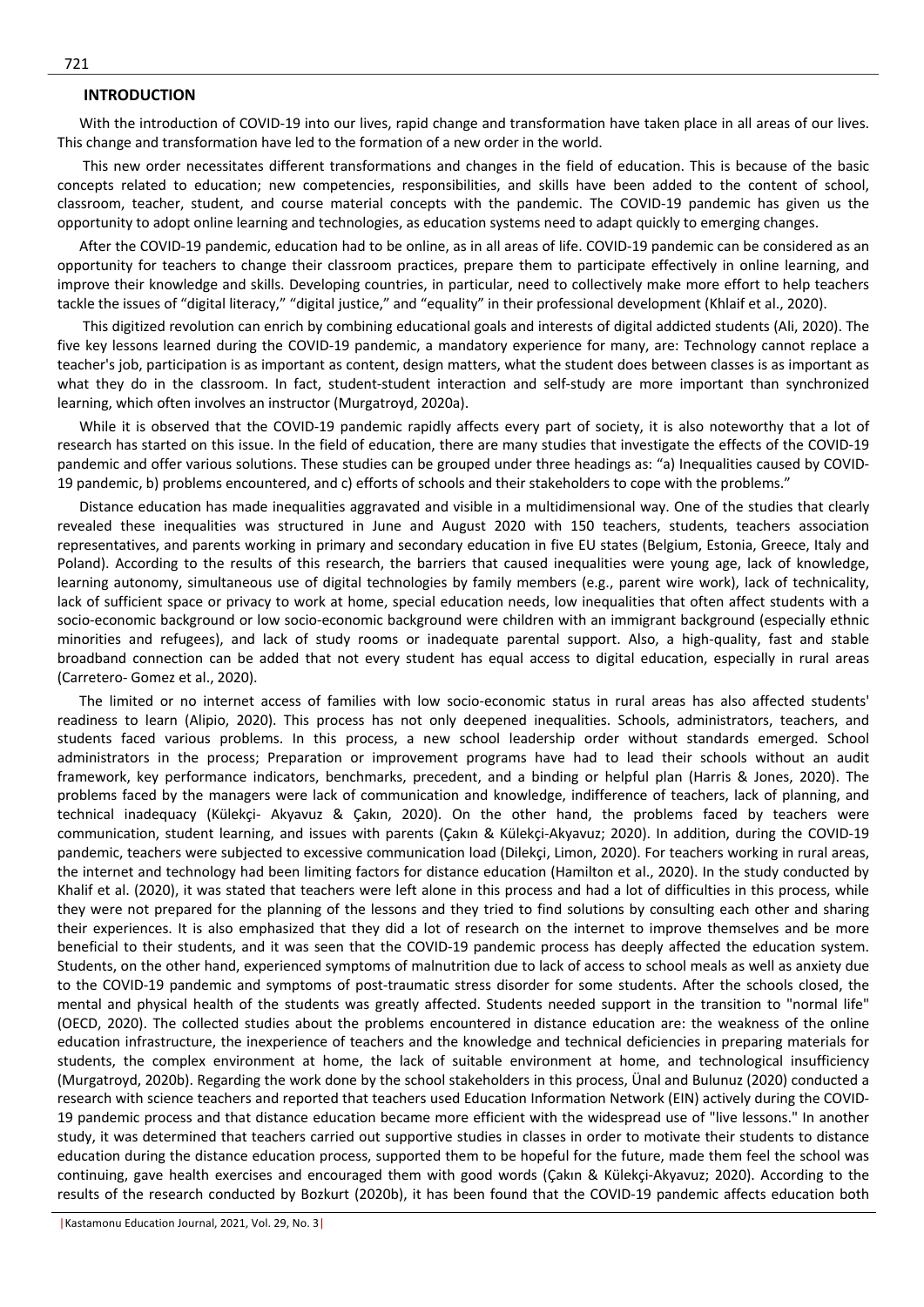directly and indirectly, and those radical improvements and strategic planning are necessary to ensure continuity in education regardless of the conditions.

In the above-mentioned research and literature review, researchers have been asked about a single component among the components that make up the school regarding the effect of the COVID-19 pandemic on education. This research was based on the basic concepts of education in the COVID-19 pandemic. It aimed to determine the opinions of primary and secondary school administrators about the meanings of the concepts of "school," "classroom," "teacher," "student," and "course material." Findings obtained from this research is expected to guide policymakers, practitioners, and researchers.

The main purpose of this research was to reveal the views of school administrators regarding the transformation of the COVID-19 pandemic on the basic concepts of education. This basic goal has been tried to be reached with the following questions.

1. What are the opinions of school administrators about the concept of "school" transformed by the COVID-19 pandemic?

2. What are the opinions of school administrators about the concept of "classroom" transformed by the COVID-19 pandemic?

3. What are the opinions of school administrators about the concept of "teacher" transformed by the COVID-19 pandemic?

4. What are the opinions of school administrators about the concept of "student" transformed by the COVID-19 pandemic?

5. What are the opinions of school administrators regarding the concept of "course material" transformed by the COVID-19 pandemic?

# **METHOD**

# **Research Model**

This research was designed according to the descriptive phenomenological pattern, which is a type of qualitative research approach. The main purpose of the descriptive phenomenological design is to describe the perceptions and experiences of people (Saban & Ersoy, 2016, 59). This research was based on the basic concepts of education transformed by the COVID-19 pandemic. Schools, teachers, class, students, school administrators with the perception of their experience with the course material was designed to study in-depth and in accordance with the conditions of Turkey and in the context of schools.

# **Working group**

Which school administrators to choose in the study were decided according to the maximum diversity and criterion sampling method among purposeful sampling methods. Purposeful sampling is important in increasing transferability in qualitative research. Criterion sampling is the study of situations that meet a predetermined criterion (Yıldırım & Şimşek, 2012). The study group of the study was determined on the basis of the primary and secondary school administrators who participated in distance education in the spring period of 2019-2020 and during the autumn period of 2020-2021 COVID-19 pandemic period and were administrators in schools where simultaneous or asynchronous education was conducted in the distance education system for at least 6 months.

Within the scope of the research, 43 primary and secondary school administrators from Ankara, Hatay, Malatya, Mardin, Sakarya, Gaziantep, and Batman provinces were reached. 27.1% (f=13) of the administrators who participated in the study were secondary school administrators, and 72.1% (f=30) were primary school administrators. The managers who participated in the research were 22.9% (f=15) female and 77.1% (f=28) male. Female administrators were mostly primary school administrators.

# **Data Collection and Measurement Tool**

In the study, a semi-structured interview form called "the views of school administrators on the educational impact of the COVID-19 pandemic", which consists of open-ended questions developed by the researcher was used to collect the data. Before preparing the semi-structured interview form, the literature was reviewed by the researchers, and the questions that were thought to be included in the interview form were determined by the researchers. The prepared interview form was presented to two researchers and one assessment expert in the field of educational sciences, and after the necessary feedback was obtained, it was checked by a linguist to check the comprehensibility of the questions. Before applying the prepared form, it was applied to four primary school administrators and two middle school administrators. The final check was made to see if the questions were clear and understandable. After all these evaluations, the semi-structured interview form was finalized. Before the data collection tool was implemented, the participants were informed, their personal consent was obtained, and it was stated that the participation was voluntary. There were three questions in the interview form that indicated the personal characteristics of the manager participants. The data were collected via "Google forms," gathered between 16-21 December 2020.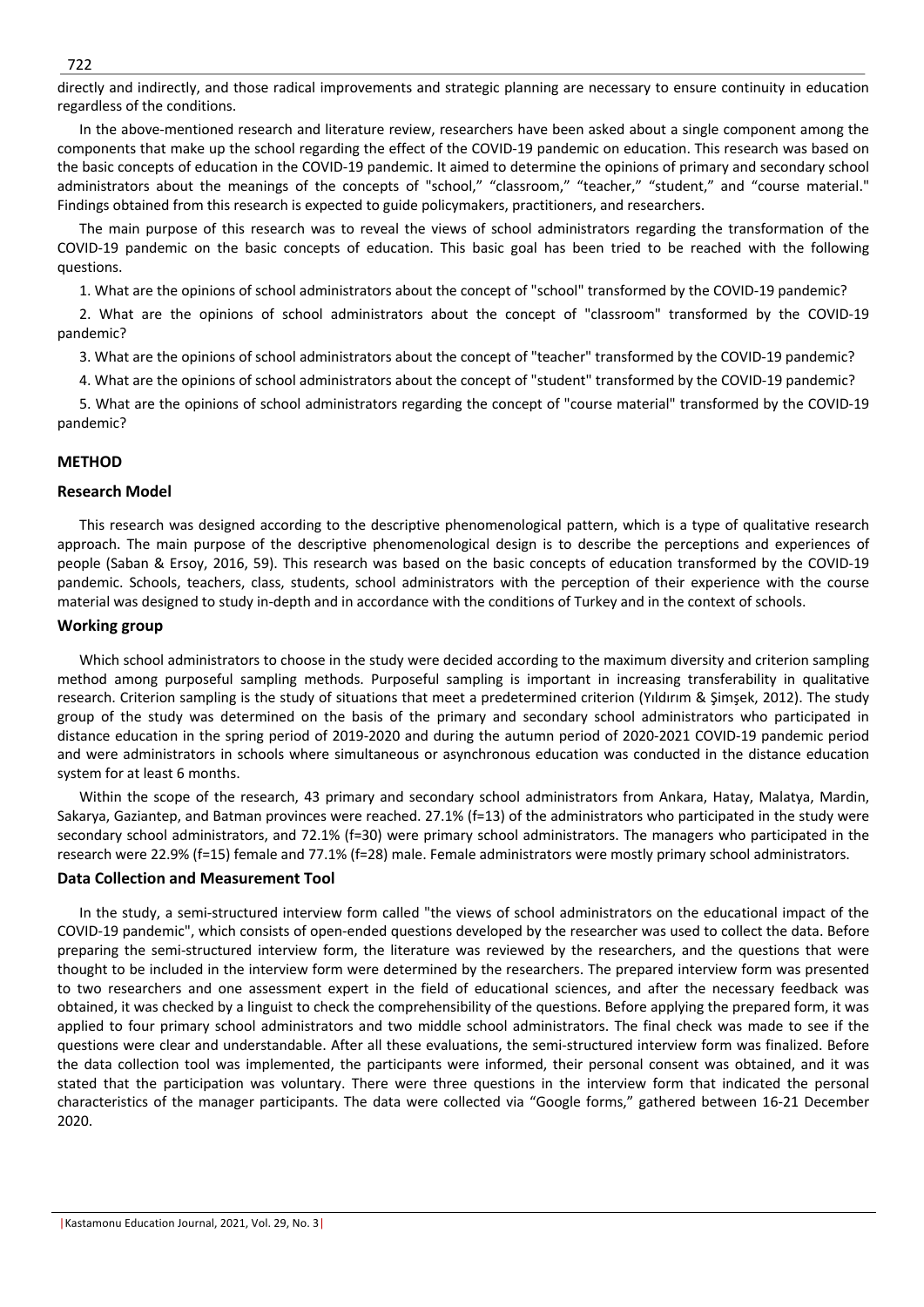### **Data Analysis**

Interview texts were obtained by transferring the data obtained from the participants with the semi-structured interview form to the computer environment by the researchers. Managerial interviews recorded by the researchers were analyzed by two researchers and turned into a written text. Interview texts were analyzed using descriptive and content analysis techniques. While analyzing the interview texts, four steps were followed: bracketing, phenomenological reduction, imaginary diversification, and synthesizing meaning and essences (Giorgi, 2009) (cited in Yılmaz & Şahin, 2016). The following steps suggested to be used in the analysis of the data were followed in the study:

- 1- Naming/labelling
- 2- Sorting (screening and refining)
- 3- Reorganizing and compiling, and developing categories
- 4- Providing validity and reliability steps (Saban , Koçbeker, and Saban, 2007)

Content analysis technique was used in the analysis of the data obtained through the interview forms. Internal reliability was provided by direct quotations of the participants' expressions. In the research, firstly, themes and sub-themes were formed by combining similarity and different expressions. In order to ensure the reliability of the study, the opinions of 4 researchers working in the field of educational sciences were consulted in determining the themes and sub-themes. The managers whose opinions were consulted in the analysis of data have been given code numbers such as (İYE-K; OYE-K..1.2.) In order to ensure internal reliability, the findings were given through direct quotations without comment. For reliability in the study, the themes obtained as a result of the research data and analysis process were compared with the expert opinion and findings of the literature. The responses of the administrators to the interview questions were coded by the researchers. Three academicians who are experts in this field created coding and the consistency between the coders, who filled the interview code key for each interview form.

The codes with "consensus" and "difference of opinion" were determined by the coders. The reliability formula proposed by Miles and Huberman (1994) was used in calculating the reliability of the coding. In order to ensure internal consistency, the agreement rate between coders for each theme is expected to be at least 70% (Miles & Huberman, 1994; Patton, 2002). In the study, the data obtained in the research "*at the stage of providing validity and reliability were given in detail without any comments*" (Creswell, 1998; Merriam, 1998; Miles & Huberman, 1994).

### **FINDINGS**

As a result of the analysis of the obtained data, five main themes were reached. These themes were respectively, "transforming the school, traditional classroom to digital classroom, changing student, teacher competencies, changing course material." Sub-themes and main themes related to the main themes are given in Table 1.

## **Table1. Main and Sub Themes**

| <b>Main Themes</b>             | <b>SubThemes</b>                          |  |
|--------------------------------|-------------------------------------------|--|
| "Transforming school"          | Perspective before the pandemic           |  |
|                                | Post-pandemic perspective                 |  |
| "From traditional classroom to | Perspective before the pandemic           |  |
| digital classroom"             | Post-pandemic perspective                 |  |
| "Changing student"             | Perspective before the pandemic           |  |
|                                | Post-pandemic perspective                 |  |
| "Teacher competencies"         | Pre-pandemic duties and responsibilities  |  |
|                                | Post-pandemic duties and responsibilities |  |
| "Changing course material"     | Pre-pandemic course materials             |  |
|                                | Post-pandemic course materials            |  |
|                                |                                           |  |

#### **Transforming School Main Theme**

This main theme is divided into two sub-themes: The pre-pandemic perspective and the post-pandemic perspective. Administrators who participated in the research stated that the pre-COVID-19 pandemic school existed spatially, and then this situation disappeared, and the school thought lost its characteristic spatially. Direct quotations expressing the thoughts of the managers are as follows.

*OYE6 "Post-COVID-19 school (open) physical area where hygiene, cleanliness, and mask rules are applied without exception. However, there is no school concept in the distance education process, unfortunately. "*

*İYE12 "The educational institution where the planned education is done face to face, the educational institution where the planned education is followed by the institution and made online."*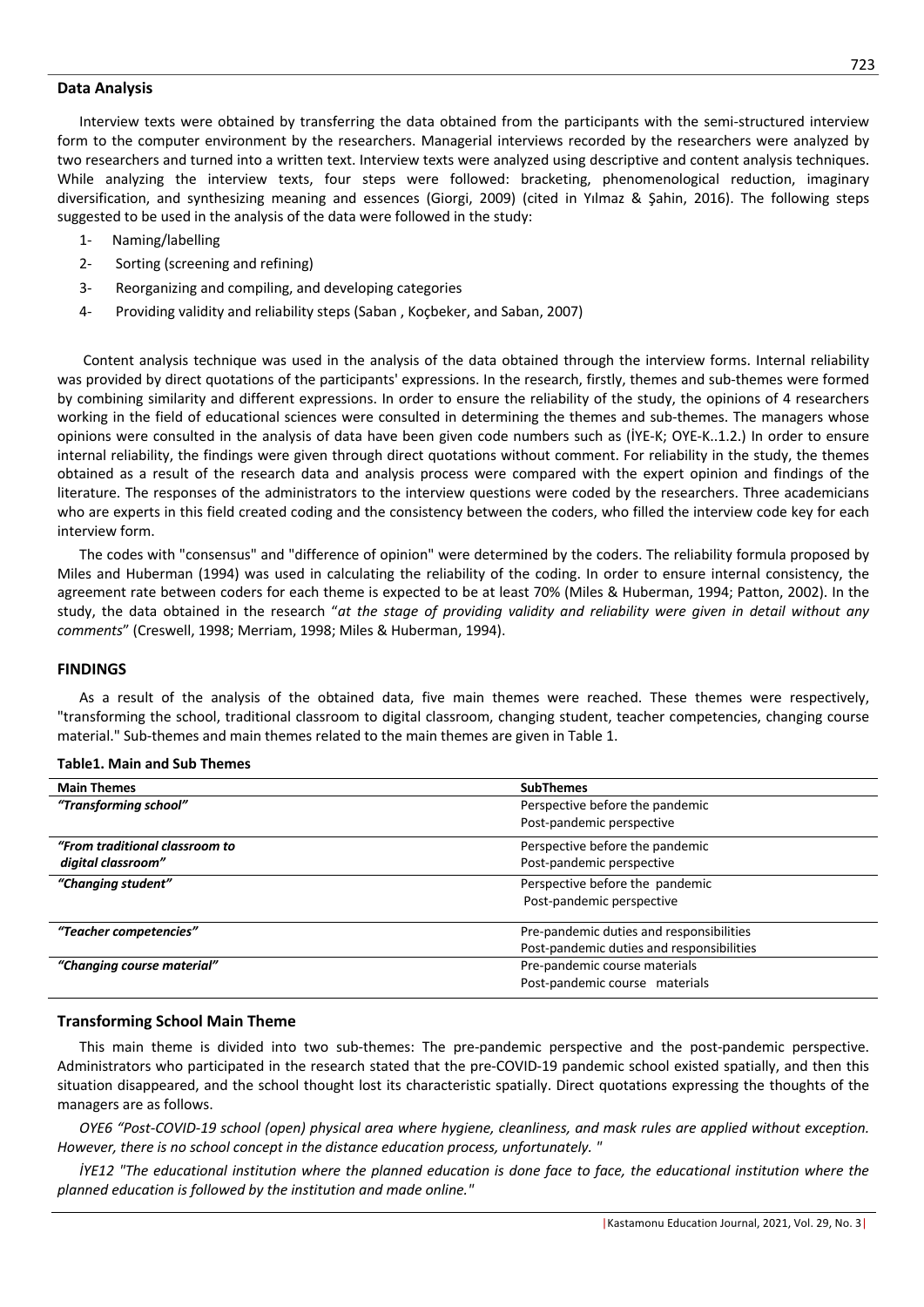*IYE30 "The school, which was a spatial teaching home before, later turned out that thoughts about the place of learning were gradually demolished and learning separately from space was possible.*

*İYK42" The concept of school does not mean before or after COVID-19 for me. School is an institution where education and training continue. "*

*İYK 35" Although there were deficiencies in the education system, teacher and student were integrated under the roof of the school before the pandemic, and the curriculum of the courses was implemented in that atmosphere. After the pandemic, the concept of school was lifted. Most of the students and parents could not be disciplined. School atmosphere, unfortunately, did not occur.* 

*"OYE32 "Before the school is the living organism, and then after it is a soulless body."*

Administrators stated that before the COVID-19 pandemic, the concept of school was more of a physical space, that all activities of education and training took place in this space, and that the concept of school comes to mind first when it comes to learning and education. In summary, School before the pandemic is a concrete concept. It was stated that after the COVID-19 pandemic, it was understood that the concept of school ceased to be a physical place and that education and training could take place without being dependent on a physical location. In summary, After the pandemic, the concept of school has started to become a virtual concept.

# **From Traditional Classroom to Digital Classroom Main Theme**

This main theme is divided into: The pre-pandemic positive/negative perspective and post-pandemic positive/negative perspectives. Administrators who participated in the research revealed that the concept of class was not spatial, as revealed by COVID-19. It can be stated that the concept of class was viewed more positively before COVID-19. Direct quotations expressing the thoughts of the managers are as follows.

*İYE12 "The place where face-to-face training takes place online after COVID-19."*

*İYK14 "The concept of class is not spatial."*

*İYE19 "Before dreams were shaped, an area where hopes flourish. Next is the dead city, emptiness, and hollowness. "*

*IYE25 " Classroom "= A room in the school, before the COVID-19 pandemic, "Classroom" = Phone, Tablet, computer after the COVID-19 pandemic.*

*İYK41 "Everywhere is a classroom."*

*OYK31 "The classroom is a physical place and can be everywhere, but it is something that has a soul for the child."*

*İYE20 "The beautiful place where we have a free interaction with our children, we enjoy the most, sometimes smiles and sometimes burst into laughter. It is the place where we make chestnuts at the stove, the constant sharing, and where we dream of opening up to new worlds and fit many things in them. I, unfortunately, continue to continue all these beauties with distance education."*

Administrators stated that before the COVID-19 pandemic, the managers defined the concept of the classroom more as a physical space with interaction and spirit. However, after the COVID-19 pandemic, it was stated that the classroom was transformed from being a physical space to a digital environment with interaction and spirit.

# **Changing Student Main Theme**

This main theme is divided into: The pre-pandemic perspective and post-pandemic perspective subthemes. Administrators who participated in the research viewied the student concept negatively after COVID-19. They stated that the student had difficulty. Direct quotations expressing the thoughts of the managers are as follows.

*OYE7 "The student is a demand in the old term. Student: It is the person who demands something and wants to learn. This process has increased students' responsibilities. Our children who follow their programs and work daily will be real students. " İYE13 "While students were who came to the classroom before COVID-19, but there were those who wanted to learn afterward." İYK16 "The generation that learns to adapt."*

*İYE19 "The joy of the school, little people hungry for learning. Then he lost hope, a ball of problems. "*

*İYE20 "Our children, with whom we shared instant feedback before COVID-19 are unfortunately on the screen nowadays. Of course, it makes us happy that they are good, but unfortunately, the students of this generation will probably get the most negative effect in distance education.*

*İYE25 " student "= individual willing to learn "pre-COVID-19 outbreak" student " = unwilling to learn."* 

*İYE32 "Before, he lived in school, that he is an individual and that he is an important value. After the pandemic, he cannot breathe."*

*OYE31 student is being talked not learning about as the only after the child who attends school, but not going to school."*

*İYE35" Before the pandemic, students were coming to their school wearing their school uniforms, sitting on their desks, attending classes, getting better discipline in the classroom atmosphere, and adapting better to education. Technological impossibilities after the pandemic, lack of attendance required to attend a live lecture, lack of attendance, monotony of being in front of the* 

724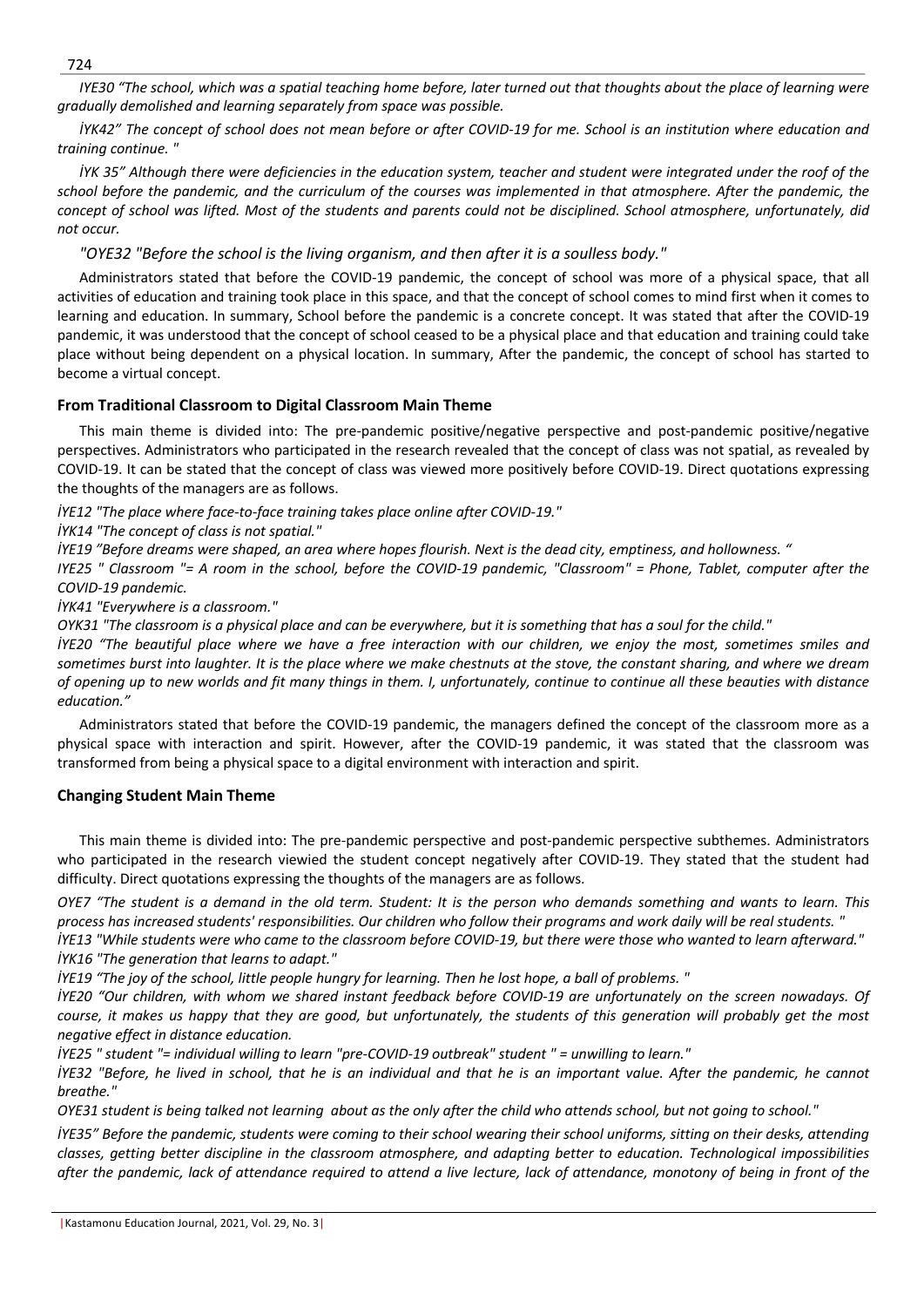*screen for a long time, a decrease in the classroom dominance of the teacher, no anxiety about grades caused the students to behave more comfortably, and the responsibility of the student decreased."*

Before the COVID-19 pandemic, the administrators defined the student as the individual who was willing to learn more, better disciplined, and the joy of the school. After the COVID-19 pandemic, the administrators defined the student as the individual whose responsibility was reduced, who could not benefit from education due to technological or different impossibilities, and who realized the learning with his own will and self-control.

# **Teacher Competencies Main Theme**

This main theme is divided into two sub-themes, these were: Pre-pandemic duties and responsibilities and post-pandemic duties and responsibilities. Administrators who participated in the research stated that the concept of the teacher was talked about more after COVID-19, and the teacher should give more places to learn technology. Direct quotations expressing the thoughts of the managers are as follows.

*İYE27" During the process, more concepts, knowledge, and technology words entered our lives. I understood that the major stakeholder of post and pre-process education is again the teacher. "*

*OYK31 "The teacher is everything, including a babysitter after the teaching role, but if you do not know technology, you are in trouble."*

*İYE32. "Giving his competencies directly and efficiently, after the pandemic, those who cannot reach the desired efficiency and professional satisfaction."*

*İYE34 "The necessity to follow technological developments in education has become more prominent. I think that learning should be made simpler and more understandable, and now the education model should be discussed with small groups rather than large groups. "*

*İYK39 "The teacher had no difficulties in demonstrating his talents by focusing before COVID-19. After COVID-19, when his own life anxiety was added to everything else, he changed to distance education with fear. "*

*OYE15 "The teacher, who is at the center of learning, lost this position with this process. "*

*iYE13 "While pre-COVID-19 teachers mostly adhere to classical and familiar methods, they have sought or developed new methods and techniques that will facilitate learning afterward."*

According to administrators, before the COVID-19 pandemic, the teacher was the individual who felt more at the center of learning, professional satisfaction, and efficiency. After the COVID-19 pandemic, the teacher was an individual who needed to know technological techniques and methods, was still at the center of education, but could not sufficiently felt professional satisfaction and efficiency.

# **Changing course material Main Theme**

This main theme is divided into two sub-themes: Pre-pandemic course materials and post-pandemic course materials. Administrators who participated in the research stated that the concept of course material was digital material after COVID-19. Direct quotations expressing the thoughts of the managers are as follows.

*OYE7 "In fact, all kinds of materials that affect learning and education are indispensable that should be used whenever the place and time comes. The use of different materials has brought new perspectives to our teachers and students. "*

*OYK17 "While 3D materials were important before, now the importance of digital materials has increased."*

*İYE3 "Previously, emotional education was a part of us. Afterward, it became the technology is part of our life. "*

*İYE13 "While the course material was available in the school pre-COVID-19, afterward everything that facilitates learning has been material."*

*İYK16 "Materials that keep up with changing events."*

*İYE11 "It is a good education with sufficient materials beforehand, and it's like a patchy built house afterward."*

According to administrators, more course materials were materials that can be used within the school before the COVID-19 outbreak. The materials used after the COVID-19 pandemic were mostly technological and digital materials.

# **DISCUSSION, CONCLUSION, AND RECOMMENDATIONS**

In this study, which aimed to reveal the views of school administrators regarding the transformation caused by the impact of the COVID-19 pandemic on the basic concepts of education, five main themes were formed based on the findings. These themes were "the transforming school, " "traditional classroom to digital classroom," "changing student," "teacher competencies," and "changing course material." Based on these main themes, the sub-themes were the pre-pandemic perspective, post-pandemic perspective, pre-pandemic duties and responsibilities, post-pandemic duties and responsibilities, perspective of pre-pandemic course materials, and post-pandemic course materials. The findings of the main themes are:

# **"The transforming school" and "traditional classroom to digital classroom"**

The concept of school and classroom that existed spatially before COVID-19 in the main theme of the transforming school and traditional classroom to a digital classroom, after COVID-19, it has been concluded that everywhere can be schools and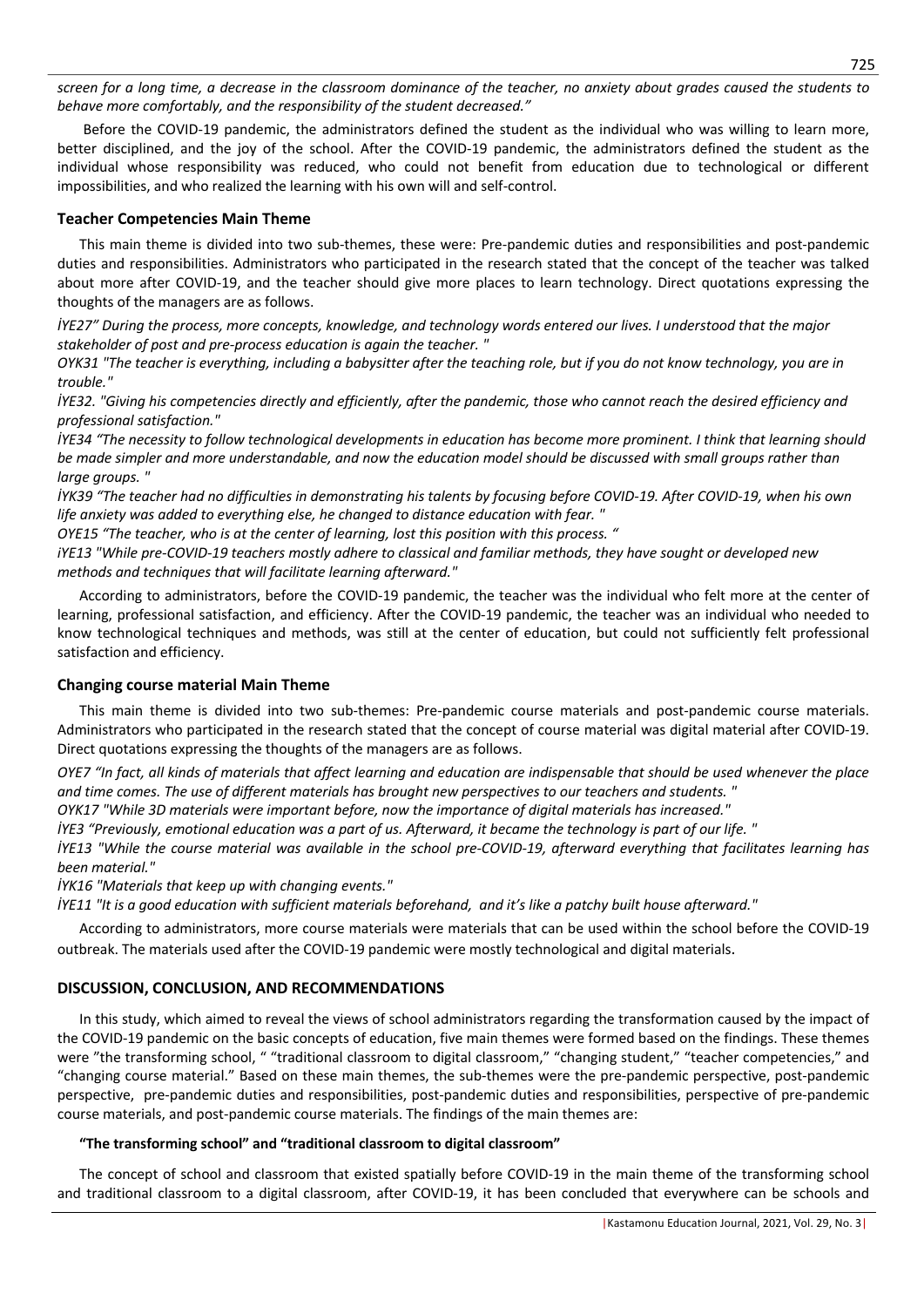classrooms than spatially. This result is consistent with Zhao's (2020) study, which stated that COVID-19 is an opportunity to rethink education findings. Rethinking should not be about improving the school; it was stated that post-COVID-19 schools and education should be reshaped with the questions of "what," "how," and "where" to learn. Because COVID-19 broke the taboo that the concept of school and classroom is a spatial place. Your school and classroom have shown the whole world that there can be any place where students and teachers interact. COVID-19 introduced the necessity of redefining the concepts of school and classroom. In addition, with a changing leadership order in this process, the school management has assumed a collective unifying role to sustain everything and everyone, based on distributed collaboration and without networked national standards (Harris, 2020b).

In summary, each component that makes up the school has been under the influence of this transformation with the change made by the COVID-19 pandemic.

### **"Changing student"**

It has been concluded that students who came to school before and after COVID-19, children who want to learn and who can adapt. Also, findings showed that there were many problems the students have faced.

At the beginning of these problems, the students had to spend most of the day in front of the screen. Unfortunately, students who have not developed self-control may not have learned. Therefore, COVID-19 has been an opportunity for students who can realize learning.

A 13-year-old student who spoke to the New York Times newspaper made statements supporting this finding. According to Mintz (2020), a 13-year-old student has attended distance education lessons since March -23- 2020 and learned more in distance education than the lessons given in the classroom. Because this student stated that "*there were no distracting students and teachers who could not manage the classroom* " in the classroom. The student further stated that the distance education process improved his weaknesses and strengths, communicated with other learners online, and improved himself by watching the subjects he could not learn on a recorded basis. Some students stated that distance education gave them the freedom to move, fewer distractions than the classroom, and they could focus more on the lesson (Carretero Gomez et al., 2021).

In the COVID-19 pandemic, the entire responsibility of learning belongs to the student (Bozkurt, 2020b). The COVID-19 outbreak has shown that students' digital competencies were not sufficient (Deshmukh, 2020). Another study (Alipio, 2020) determined that Filipino students did not have the basic skills to operate computers and were not ready for online learning. These results have highlighted three concepts that COVID-19 should have in students. The student who has these concepts of "self-control," "flexibility," and "willingness to learn" has fulfilled all its responsibilities. Thanks to the desire to learn and the flexibility provided by distance education, and the student's self-control, learning continued outside of online hours.

#### **"Teacher competencies"**

It was found that the teacher should not lose its importance in education before and after COVID-19 and should use technology very well with new methods and techniques after the pandemic, and the technological competencies of teachers are not sufficient. Deshmukh (2020) and Bozkurt (2020b) concluded that during the COVID-19 pandemic, the digital competencies of teachers were not sufficient and that schools and teachers are not ready to adapt to the transition from traditional face-to-face learning to online learning (Beng, Wardle, Collie 2020). Hutinger, Robinson. and Schneider (2004) stated that individuals using technology are as important as technology in distance education. They underlined that successful technology use depends on teachers' wealth level and technology knowledge and that technology will not have an impact on curriculum and learning when teachers are uncomfortable with technology and its use. This pandemic process may indicate that even the latest technology in education cannot replace the teacher.

The COVID-19 pandemic has made new competencies mandatory for teachers. These are excellent domain knowledge, competent computer knowledge, communication skills, clarity of expression, emotional connection with students, other skills required to deal with the demands of online platforms, ability to solve minor problems during and after online, virtual classroom experience, patience, empathy, attentiveness to students, excellent presentation skills addressing a specific subject, and proper use of existing teaching-learning tools with user-friendly features are additional skills found to manage the online teaching process. These are critical strategies involved in motivating students, collaborating and team teaching, and creating an online classroom (Mishra, Gupta, Shree, 2020). In short, COVID-19 is a digital transformation that requires teachers to acquire new skills and competencies(Beng, Wardle, and Collie, 2020). In summary, the COVID-19 pandemic has proven once again that teachers are the foundation of education, as well as being a digital transformation that requires teachers to acquire new skills and competencies.

#### **"Changing course material"**

Pre-COVID-19 materials were usually created in school teaching materials. Afterward, it was found that digital tools and all kinds of materials that facilitate learning were used. This result fits with the finding that distance education cannot be achieved without the necessary tools and technology (Ascough, 2002). Adopting an online learning environment is not just a technical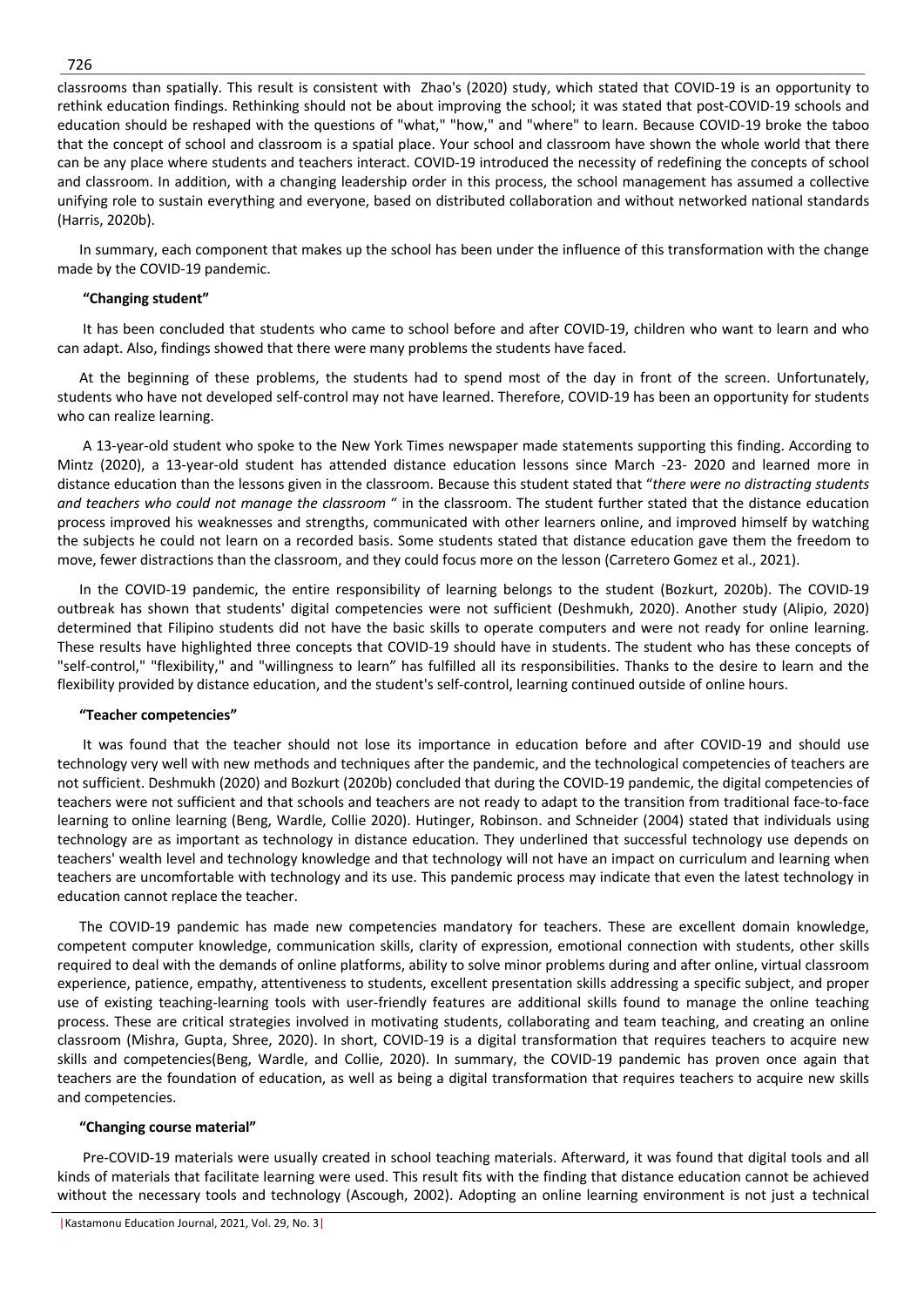issue. It is pedagogical. Therefore, adequate preparation of teaching materials and curriculum and assessment knowledge in online education is very important. Technology is just a means of transfer to the learner and requires closure. Therefore, in online education, Cross collaboration between teaching, content, and technology teams is required. It is a pedagogical transformation that requires rapid mobilization for students and teachers outside the classroom (CoSN, 2020). Course materials are not only concrete technologies, i.e., computers, smartphones. It also consists of educational theories, approaches, and strategies, which are abstract technologies for the use of technological materials. Therefore, one of the points to be considered after the COVID-19 pandemic is the use of the invisible side of educational technologies, that is, abstract technologies, in education together with concrete technology (Bozkurt, 2020a). After the COVID-19 pandemic, the change in teaching materials has transformed teaching methods and techniques. The success of concrete materials will depend on the effective application of abstract technologies.

After the COVID-19 pandemic, it became clear that new competencies were introduced where the concepts of "teachers," "students," "schools," "classrooms," and "lesson material" changed, everywhere could be schools and classrooms, but in this spirit that school function requires a soul, which is made up of student and teacher interaction. While using more technological materials as course material, preparing these materials and directing students to these materials are among the competencies of teachers. Crisis management with technology has been placed at the top of teaching competencies. The teacher should be competent to use technology well and make correct and clear decisions according to the situation. In addition, it is thought that distance education will be permanent after COVID-19. As we gradually emerge from COVID-19, most will remain the same, but many more distance education gains will probably change permanently (Bates, 2020). Online learning can become a financial imperative for sustainability (Murgatroyd, 2020c). Therefore, the gains gained as a result of the transformation of the changes brought by the COVID-19 pandemic to education should be clearly developed. Innovation and technological developments in education should be followed by teachers, and necessary in-service training should be given by the Ministry of National Education. Students and teachers should be supported technologically and psychologically in this process, teachers and students should be taken out of certain platforms, and non-governmental organizations should be included in education in order for distance education to be a truly live lesson. Policies should be developed to reduce inequalities in education and to prevent children from being left behind in education. As a result, some of the changes the COVID-19 pandemic has made in education may also be permanent after the pandemic. Continuous development and transformation should be a basic roadmap in order to gain the competencies that will enable teachers and schools to adapt to this change. In this study, the transformation of the COVID-19 pandemic on school, classroom, teacher, student, and the course material was examined through the opinions of school administrators. Researchers can study these concepts with different stakeholders of the school and with different working methods.

EIN (Educational Information Network): An online social education platform developed by the Ministry of National Education. This platform and EIN TV were used in distance education

# **Declaration of Conflicting Interests**

 The authors declared no potential conflicts of interest with respect to the research, authorship, and/or publication of this article.

# **Funding**

The authors received no financial support for the research, authorship, and/or publication of this article.

# **Statements of publication ethics**

 We hereby declare that the study has not unethical issues and that research and publication ethics have been observed carefully.

# **Researchers' contribution rate**

 The authors formed the research idea together. The first author took part in the literature review, data collection, data analysis, data interpretation, and reporting. The second author took part in reporting the research.

# **REFERENCES**

- Alipio, M (2020). Education during COVID-19 era: Are learners in a less-economically developed country ready for e-learning?, ZBW Leibniz Information Centre for Economics, Kiel, Hamburg.
- Ali, W. (2020). Online and remote learning in higher education institutes: A necessity in light of COVID-19 pandemic. *Higher Education Studies*, *10*(3), 16-25.

Ascough, R. S. (2002). Designing for online distance education: Putting pedagogy before technology. *Teaching Theology & Religion*, *5*(1), 17-29.

Bates, T. (2020). 10 Lessons for a post-pandemic world teaching &learning ın the digital age. October 2020. https://teachonline.ca/sites/default/files/tools-trends/downloads/10\_lessons\_from\_a\_post-pandeminc\_world.pdf.